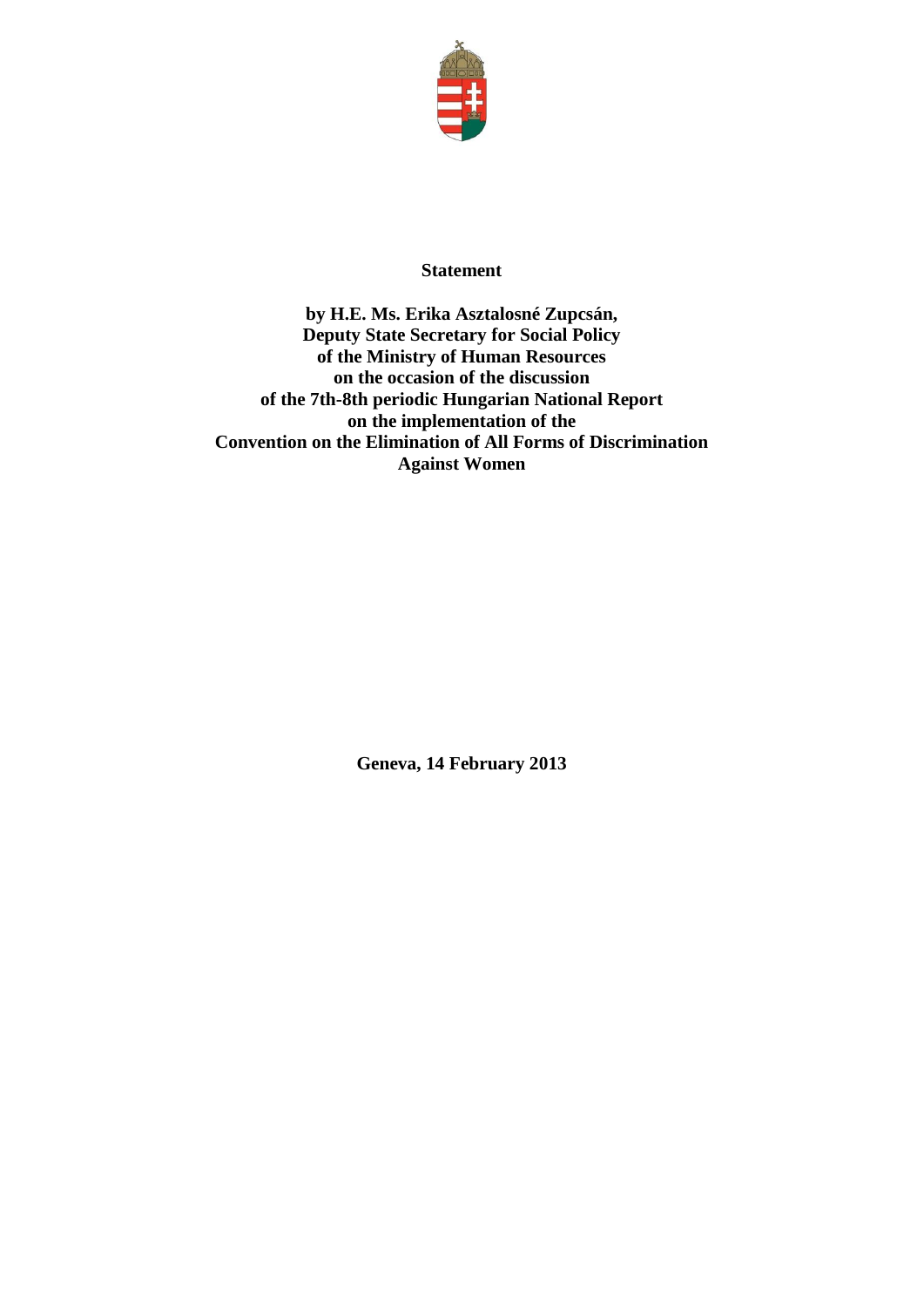# **Madam Chairperson! Distinguished Members of the Committee! Ladies and Gentlemen!**

As the head of the Hungarian delegation, it is my pleasure to take part in this constructive dialogue with you. In our view it is important during this dialogue to give an account of the results attained in implementing this convention at a national level, and at the same time to discuss the issues and difficulties in its implementation. I believe that this joint exchange of ideas will further advance women's rights in Hungary, as well as the development of new methods and solutions to improve equal opportunities for women. We welcome the presence of the representatives of several Hungarian non-governmental organizations.

The rights of women are fundamental human rights, and their enjoyment should be ensured as a highest priority in all areas of life.

On behalf of the Government of Hungary, allow me to express my appreciation to the Committee for its efforts aimed at protecting women's rights.

The Hungarian Government fully subscribes to the principles and standards contained in the Convention on the Elimination of All Forms of Discrimination Against Women, and is equally committed to implement all the obligations contained therein.

Allow me to introduce our delegation, consisting of 25 members. In appointing of its members our explicit objective was to enable experts from all respective areas of public administration to present the measures being taken to improve the status of women in Hungary.

I am leading the delegation as the Deputy State Secretary with responsibility for Social Affairs at the Ministry of Human Resources, as the main government entity responsible for social policy including the issue of equal opportunity for women and men.

The State Secretariats for Social and Family Affairs, Healthcare, Education and Social Inclusion have also sent delegates.

From the Ministry of National Economy, the Ministerial Commissioner responsible for improving the labour market prospects for women is also participating.

Furthermore our delegation includes representatives from the Ministry of Public Administration and Justice, the Ministry of Interior, the Ministry of Rural Development and the Ministry of Foreign Affairs, as well as from the Permanent Mission of Hungary to the UN.

I am especially delighted that representatives from the independent judiciary, and the Chief Prosecutor's Office, as well as the Equal Treatment Authority and the Central Statistical Office, have also accepted my invitation to participate in the delegation.

#### **Madam Chairperson!**

Since our last CEDAW dialogue in 2007 Hungary has gone through several socio-economic processes that have had a fundamental effect also on the status of women.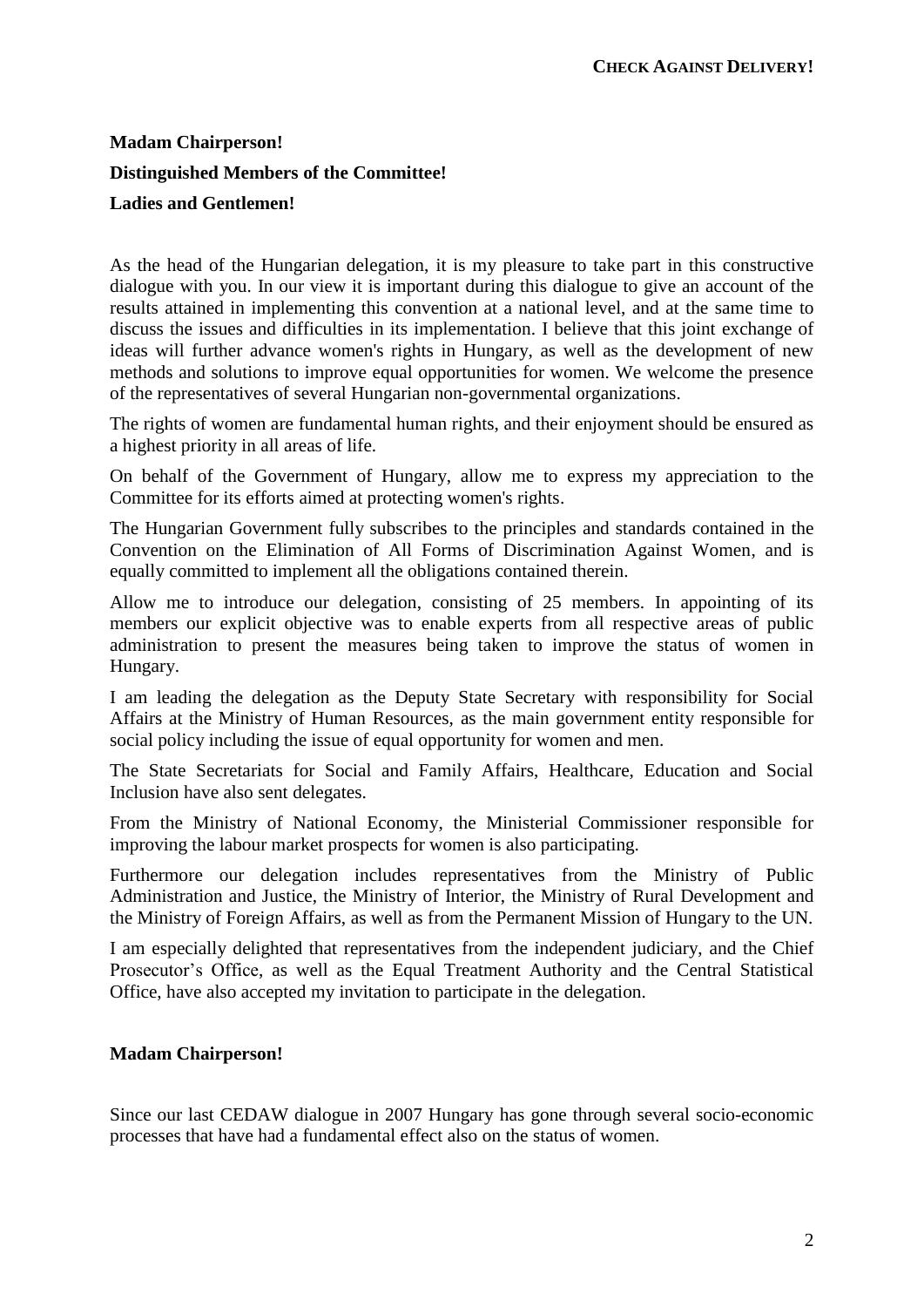I. Following the parliamentary elections of 2010, the coalition of the FIDESZ – Hungarian Civic Union and the Christian Democratic People's Party obtained a two-thirds majority and as a result a new Fundamental Law of Hungary was adopted, which entered into force on 1st January 2012. This Fundamental Law opened a new chapter in Hungarian constitutional history with the primary objective not to change the system of public law, but to bring about an economic and moral revival after the past twenty years of normative tinkering.

Hungary is committed to the protection of human rights and fundamental freedoms. The new Fundamental Law of Hungary grants wider citizenship rights than ever before, since it was drafted in line with United Nations conventions on human rights - including the Convention on the Elimination of All Forms of Discrimination Against Women - as well as the Charter of Fundamental Rights of the European Union. In the new Fundamental Law, Hungary guarantees the basic rights of every person without any discrimination on the grounds of race, colour, gender, disability, language, religion, political or other views, national or social origin, financial, birth or other status. The Fundamental Law clearly stipulates that the State shall ensure not only equality before the law, but also equal opportunities. Therefore, it protects women, children, the elderly and the disabled by separate and specific regulations. In order to provide further protection of their interests and opportunities it contains certain responsibilities and expectations, like ensuring school attendance of children.

After the Fundamental Law was passed, numerous **cardinal laws** were enacted which have had an impact on the status of women. Such laws include the Act on the Protection of Families, the revised Labour Code and the Act on the Operation of Non-Governmental Organizations. Furthermore, the Media Act and the Act on Equal Treatment and Promotion of Equal Opportunities have also been amended.

Since 2010 the **system of public administration** has undergone fundamental changes: the number of ministries has been streamlined from the previous 15 to the present 8. The economic and structural renewal that followed the elections in 2010 gave rise to a transformation of **the system of institutions responsible for the improvement of the status of women**. Consequently, the responsibility to support the advancement of women is no longer the exclusive responsibility of just one ministerial department, but it is a horizontal task across the whole public administration.

- 1. The **Ministry of Human Resources** has the primary responsibility for ensuring the equality between women and men. The Department for Family Policy is responsible for strategies and related plans of action in implementing the relevant national policies, including the coordination of national implementation arising from CEDAW obligations. The Department for Equal Opportunities coordinates the operation and the maintenance of the National Network for Family, Volunteer Houses and Equal Opportunities. The Government's aim in maintaining this network is to ensure that policies for creating equal opportunities of underprivileged groups, including women, are implemented at local level. The main tasks of the Equal Opportunities Offices include shaping the attitudes of society, and establishing partnerships and coordination between non-governmental organizations and other organizations involved in creating equal opportunities, as well as between local governments and employers.
- 2. **The Ministry of National Economy established the position of** a Ministerial Commissioner responsible for the improvement of the labour market prospects of women.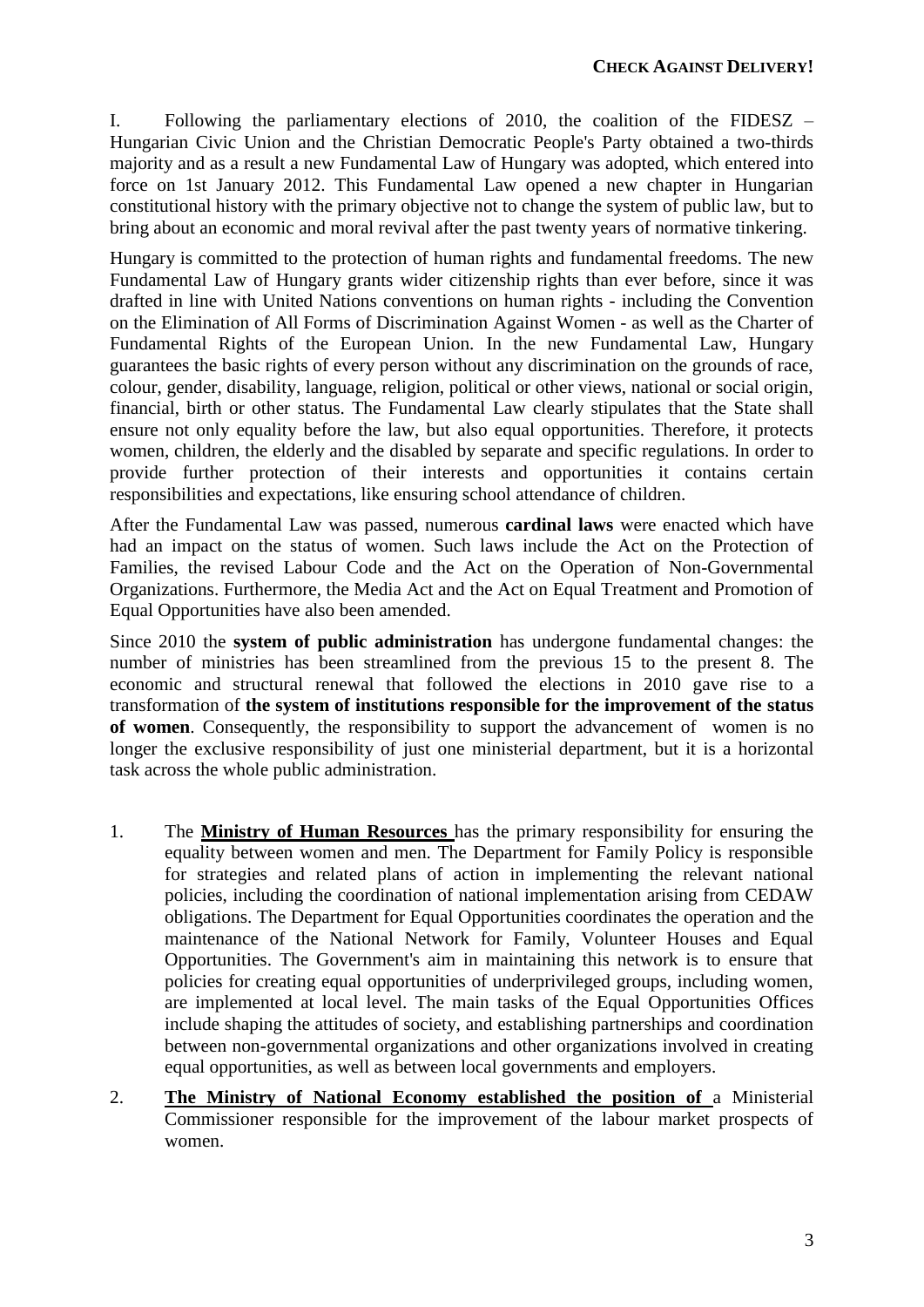- 3. The **Ministry of Public Administration and Justice** has a statutory responsibility for preparing legislation and codification, such as drafting the Criminal Code and other laws to prevent violence against women. In December 2012 the advisory body of the Government, the Working Party on Human Rights established the Round Table on Human Rights. This provides a forum where 45 non-governmental and expert organizations can engage in dialogue with representatives of the government in thematic meetings. One of the 12 thematic issues in which NGOs can provide recommendations is dealing with the rights of women.
- 4. Regarding the **Equal Treatment Authority**, in 2012 fundamental modifications were carried out in the legislation. The authority is an autonomous administrative body in terms of its budget and status. Its independence is guaranteed by law. From 2013 the Authority reports exclusively to Parliament.

II. It is not only the laws and the structure of administration that have undergone substantial change. New priorities have been set up reflecting the new approaches of the Government in relation to **population and family policy as well as the status of women**.

**One of the new priorities is to manage the demographic situation.** This is a particularly great challenge for Hungary. The number of births has fallen drastically since 1981, reaching a hundred-year low in 2010. Sensitivity with regard to human life is understandably very high in Hungary. For this reason, the Government, right after entering into office, dedicated a separate State Secretary to the issue of family policy and a separate Department to promote and reinforce the values of family and of raising children. The aim is to provide incentives that bridge the gap between the planned and the actual number of children born; thereby increasing the fertility rate. Separate projects have been launched to change public attitudes and attain a more family-friendly approach, to promote a better balance between family and work. Special emphasis was made to widen the range of services available to pregnant women who may be at risk, to improve the way conflicts in relationships are handled and to educate to family life.

**Another important priority is to enhance job opportunities for women and to increase**  family benefits. A series of positive steps, launched with record funding of 11 billion forints, aims at improving the balance between work and family life, and at increasing the number of places in day care centres and nurseries. This sum is more than in any previous years.

In 2013 a **Job Protection Action Plan** was launched, which is a programme that will have the most far-reaching effect on the employment of women in recent decades. This programme will provide tax relief amounting to a total of 300 billion forints to employers of high-risk employees and small enterprises.

The Government places great emphasis on **dialogue with civil society**. In addition to the priority areas, civil initiatives and concepts are also given due consideration. There are several recent examples of this: non-governmental organizations started a campaign to have domestic violence recognised as separate facts of case in criminal law. The regulation of home births was enacted and brought to general public attention as a result of a civil initiative. Another initiative resulted in a series of conferences on the topic of *"Women in the national economy"*, held with the Ministerial Commissioner responsible for the improvement of the labour market prospects of women. One of the main forums for dialogue is the Round Table on Human Rights, as mentioned above.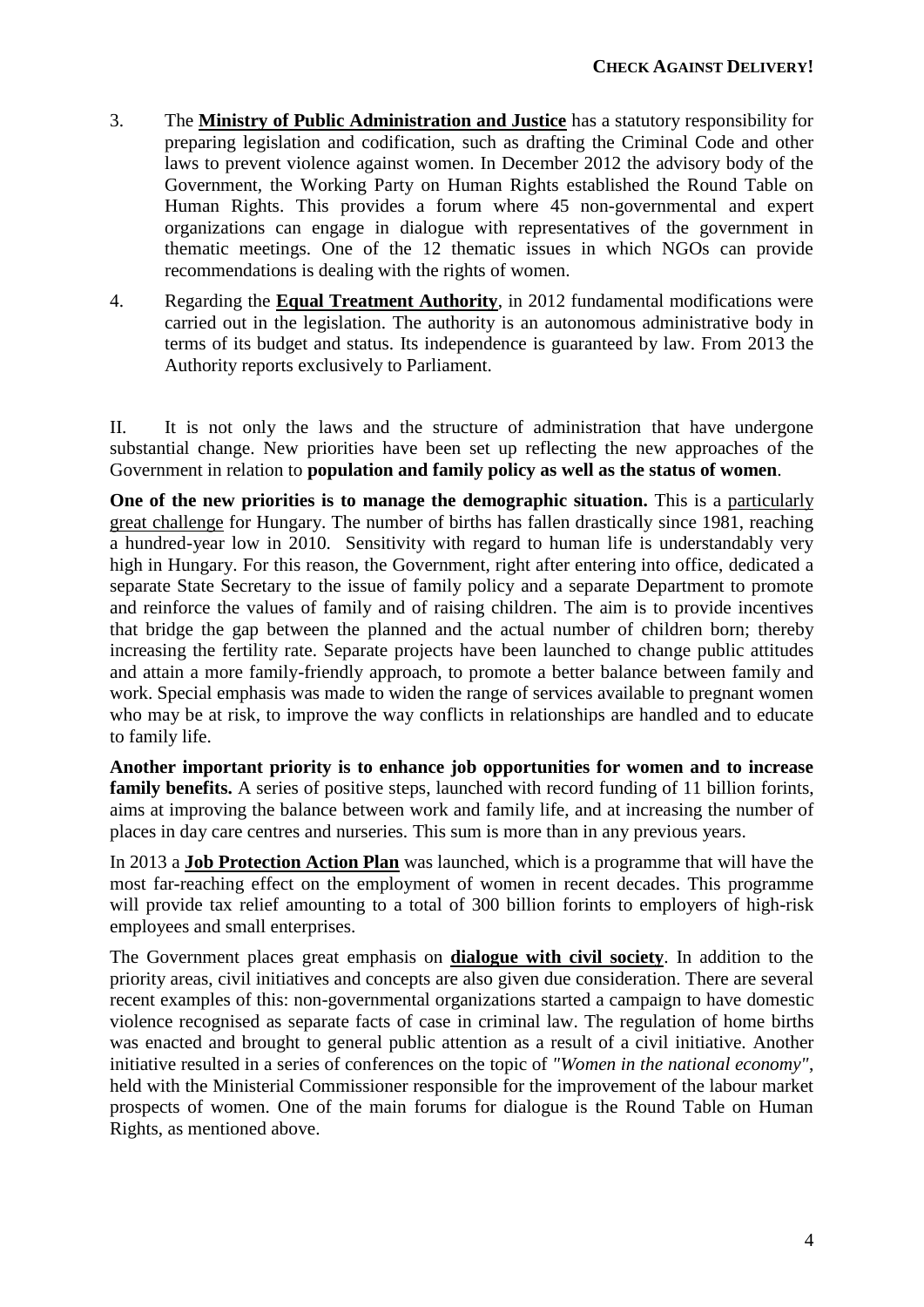#### **Distinguished Members of the Committee,**

I would now like to highlight some of the progress which has been made on the basis of the recommendations by the Committee in 2007.

A significant step forward in the area of the prohibition of discrimination and the creation of legal equality is that the new Fundamental Law explicitly states that women and men are equal before the law, and, as a new element, prohibits the negative discrimination of persons with disabilities.

Hungary has made remarkable advances in **the fight against human trafficking** in the last two years. In line with international requirements, we amended the Act on Crime Victim Support, which entered into force on 1st January 2013, mandating victims of human trafficking to be given special assistance. Also coming into effect on 1st January, a Decision issued by the Government lays down the rules of identifying and dealing with victims. We have also started the internal procedure required to ratify the Council of Europe Convention on Action against Trafficking in Human Beings. The new national strategy against human trafficking is due for completion on 31st May 2013. In preparing this strategy, many consultations have been held with the participants of the governmental mechanism responsible for the fight against human trafficking, as well as with members of the **NGO Round Table**.

In Hungary, more government attention is being devoted to the complex issue of **domestic violence**, and a wide-ranging social dialogue is evolving on this topic. In accordance with international treaties and standards, the Criminal Code contains several statutory definitions which encompass this kind of criminal conduct, regardless of whether the crime was committed against a family member or a stranger.

On 17th September 2012 the Parliament backed the citizens' initiative submitted to classify domestic violence as a separate offence under criminal law. As a result of the Resolution of the Parliament, a working party was established with the objective of creating the legal framework to deal with domestic violence. A separate codification working group has been created in order to achieve this aim.

This working group held its last meeting on 30th January 2013. At this meeting it was reiterated that the proposal is expected to be discussed in Parliament following a public consultation, and will be incorporated into the new Criminal Code on 1st July 2013. In connection with this, I would like to emphasize that Hungary welcomes the new, comprehensive campaign of UN Women named COMMIT. As part of this campaign Hungary pledges that a new prevention programme will be launched as a pilot project for the prevention of victimization, with the inclusion of highly experienced non-governmental organizations. The aim of the project is to organize awareness-raising and training activities to sensitise teenagers of secondary school age, so as to minimize the risk of them becoming victims of crime.

The recommendations of the CEDAW also underline that **Roma women** are subjected to negative discrimination at multiple levels. That is why we consider it a significant step forward that the Government tackles the problems of Roma as a national priority, not merely as poverty issue.

The fight against extreme poverty and child poverty, the improvement of opportunities for further education among disadvantaged and the most disadvantaged children, the improvement of labour market prospects for people living in extreme poverty and the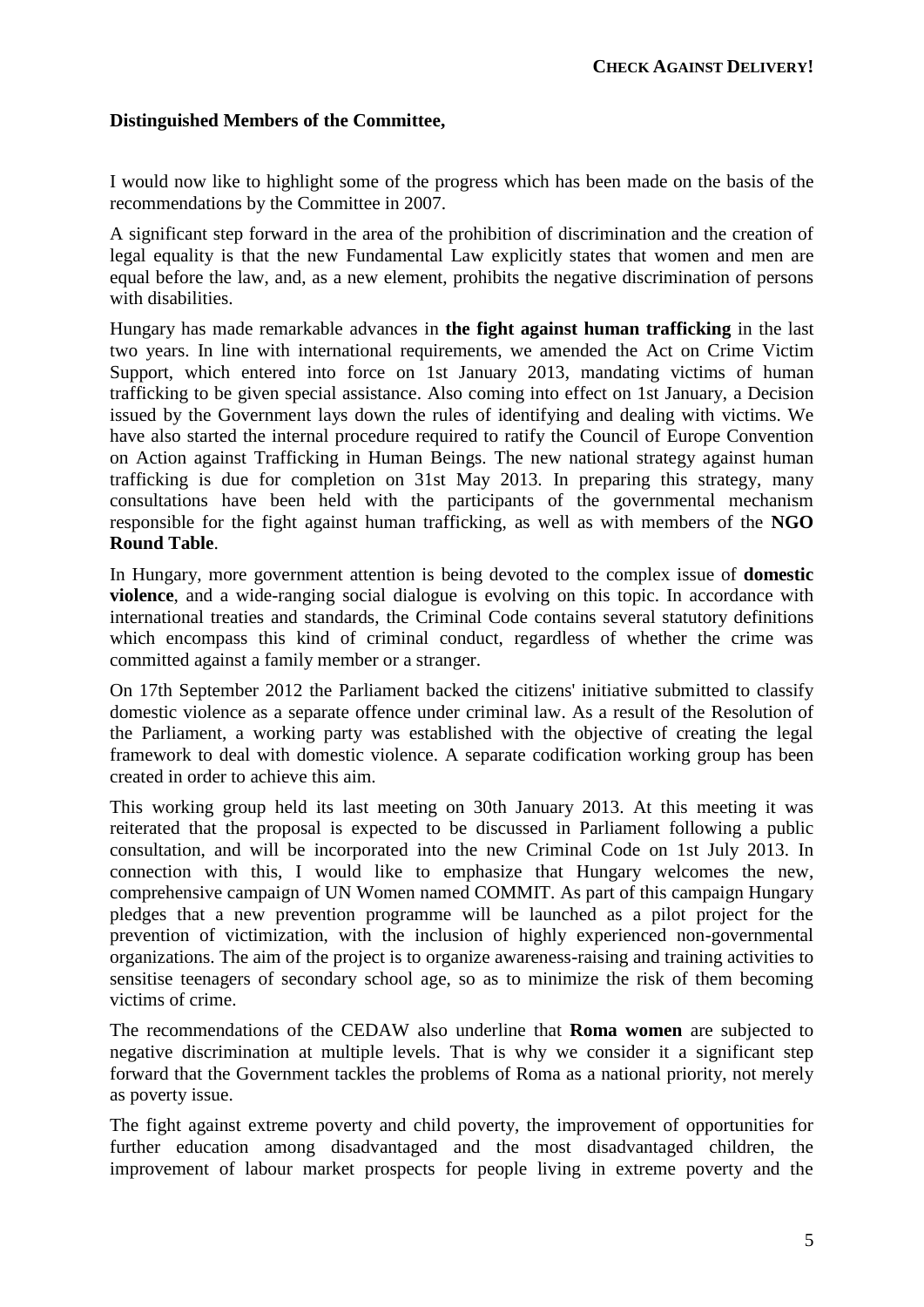integration of the Roma people are the priorities of the State Secretary Responsible for Social Inclusion, at the Ministry of Human Resources. In addition to fostering social equality and opportunities, great importance is also attached to campaigns against ethnic discrimination.

One of the greatest successes of the Hungarian EU Presidency in 2011 was the development and adoption of the European Strategy for the integration of Roma. As a result, Member States prepared their own national Roma strategies and submitted them to the European Commission. The Government prioritizes the National Social Inclusion Strategy, which includes complex measures, such as programmes simultaneously aimed at improving the conditions of education, housing, healthcare and employment, and designates the people responsible, allocates the necessary funds and determines the time frame. Key partners in implementing the strategy are the National Roma Self-government, churches, nongovernmental organizations and municipal governments.

On behalf of the Hungarian Government, in May 2011, Prime Minister Viktor Orbán signed a Framework Agreement with the National Roma Self-government which lays down specific commitments regarding the most pressing issues facing the Roma. The fundamental conceptual difference between the previous agreements and the current one is that the Government is now seeking solutions to problems in cooperation with the Roma as partners.

**In the field of education Hungary** has dedicated particular attention to the respect for human rights and the equality of genders. The new National Core Curriculum, which will enter into effect in September 2013, contains information on human rights and the gender equality. It specifies that Social and Civil Competences are based on the knowledge and understanding of democracy, the notion of citizenship and civil rights. The Core Curriculum emphasizes the importance of non-violent behaviour, respect for human dignity and rights as well as the transfer of positive attitudes, which will serve to ensure continued respect for equality, democracy and religious and ethnic diversity.

**Regarding the labour market prospects of women,** it must be acknowledged that when the new Government was formed in 2010, the situation it inherited was not easy to manage. Women's employment is a key area, where the Government has implemented a range of farreaching measures in the last 2 years. The effects of these measures started to take effect in 2012, and we anticipate further improvements in the coming years, as we are planning to implement other measures as well.

The main economic policy objective of the Government is to create a million new workplaces in this decade. This can only be achieved by reinforcing the economic role played by women.

It is worth highlighting that the economic crisis had a less damaging effect on the role played by women in Hungary that it has on men.

One of the most important regulatory measures we have taken is to enact the new Labour Code, which sets out the essential framework required to establish a more flexible labour market. Additionally, on 1st April 2012, a Ministerial Commissioner was appointed in the Ministry for National Economy responsible for improving the status of women in the labour market.

The interim data of 2012 indicate a significant increase in employment among women with the number of women in work rising above 1.8 million, representing a twenty-year high. The statistics for the full year are not yet available, but we are expecting that the rate of employment among women will surpass 52%, the highest it has been since 1992.

On 1st January this year, the above mentioned Job Protection Action Plan was launched financed by the Government with 300 billion forints in 2013. Under this Action Plan,